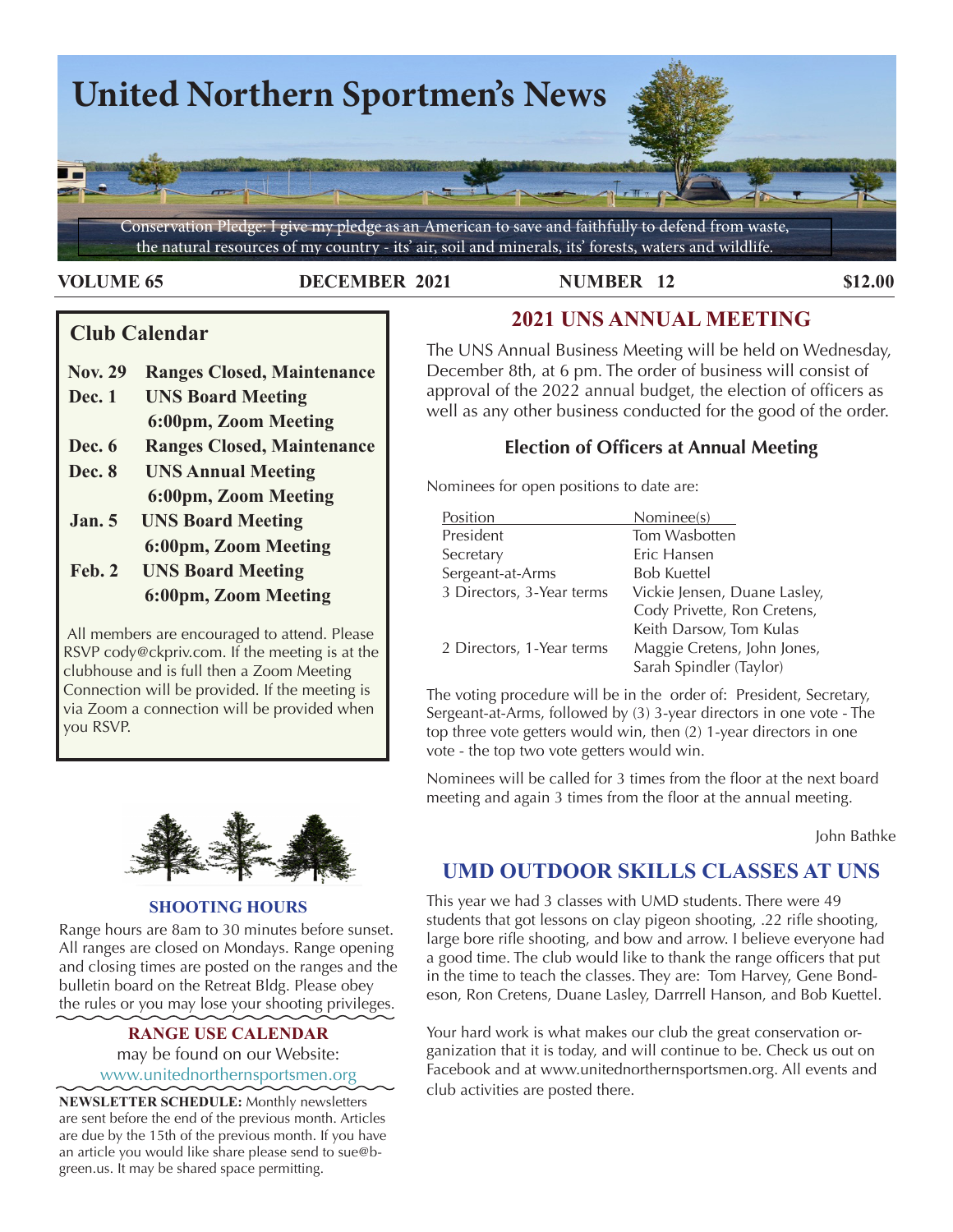#### **UNS BOARD OF DIRECTORS MEETING MINUTES NOVEMBER 3, 2021**

 **Roll Call of Elected Officers:** Tina Sund, Tom Wasbotten, Lance Haavisto, Lance Parthe, John Bathke, Gene Shaw, Vickie Jen-**Call to order (Via Zoom):** by President Tom Wasbotten at 6:32 pm. Conservation Pledge. sen, Duane Lasley, Jeff Jarvela, Cody Privette. **Members Present:** Sue Bathke, Ron Cretens, Bob Kuettel. **Excused Officers: Visitors:** Keith Darsow, Maggie Cretens and Sarah Spindler Taylor. **Correspondence:** St. Louis River Alliance Donation Request. **Agenda additions:** Motion to approve the agenda (M/S/C). **Reading of Minutes:** Motion to approve the October BOD minutes (M/S/C).

**Treasurer's Report:** Tina Sund as of 10/31/21: Discussion followed about the check signing procedure. Motion made to use email to serve as the 3-party approval for check signature until April 2022. (M/S/C) Motion made to approve the report and pay bills (M/S/C).

**Membership Secretary's Report:** Tina Sund as of 10/31/21: Current membership is 1673 with 72 individual & 36 family new memberships and 19 family memberships, and 77 2nd notices were sent out. Discussion followed about adding the definition of the membership types to the membership application (M/S/C). Tom introduced an issue with a new membershp application. We have an instance of a couple with an adult child who is disabled who they wanted to include in their family membership. Tom proposed to give a single membership to the child so that we follow the membership definition rules. Motion made to give a single membership to the adult child as long as the family membership is kept active (M/S/C).

#### **Committee Reports:**

**Webmaster – Eric Hansen:** Updated the website and Facebook page with the fall fundraiser and fishing contest. Discussion followed about the update of our website.

**Facilities Committee – Tom Wasbotten:** Overview of the first aid kit was given by Jeff Jarvela. Many of the items in the first aid kits are outdated. Jeff recommended that we replace all three first aid kits for \$200. There is money budgeted for this type of expense so no additional approval is required. Discussion followed about the incident report. Lance Parthe: The campground is basically winterized, all of the October chores are done. We need to check the fuel oil. Biffies have been removed. Tina Sund: Tina reported the request to reimburse the cost of a winch for a member whose winch was damaged when pulling in the docks (M/S/C). Tom Wasbotten gave an overview of the request to use the campground for deer season, outside of 10/15. Motion made to approve the request to use the campground. Discussion followed. Motion. Motion made to amend the prior motion that the party is to have prior approval before they camp out. Discussion followed. Carried.Main motion carried as amended (M/S/C). Discussion followed about the electric power. Motion made to make them pay the electric fee everyday they occupy the electric site (M/S/C).

**Range and Grounds Calendar – Bob Kuettel and Lance Parthe:** Nothing to share.

**Incident Reports – Lance Parthe:** Incident with a range officer during Sight-In days when he fell on the range. **Grants Committee – Gene Shaw:** Nothing to share.

**Volunteer Awards Committee – Tina Sund:** Waiting for confirmation on the jackets that were ordered.

#### **OLD BUSINESS:**

**UMD Outdoor Education Field Day – Bob Kuettel:** We did well, great group of 49 students. The cost of the event was covered with our budget (less than \$75). We had great help. Discussion followed about involvement from St. Scholastica. **Ice Fishing Contest (1/30/22) Planning Committee Update – Tina Sund & Gene Shaw:** An overview was given of the IFC planning committee process. Deanna Dodge will handle the ticket sales. We will change the 10-minute drawing process. Gene Shaw: Marine General, Northwest Outlet, Outdoor Advantage, Minnoette & Chalstroms will participate as sponsors. **2022 Budget Process – Tina Sund:** Tina described the budget process. The 2022 budget will be voted on for approval in December.

**Fall Sight-In Update – Bob Kuettel:** Bob gave an update on the sight-in event. Not much ahead of last year. We are at 212 guns so far, we were at 200 last year.

**Fall Fundraiser Update – Tina Sund:** We have expenses of about \$3,500 with about \$6,400 revenue, we are about \$3,000 down from last year.

**Campground Electric Pedestals Project Completion – Cody Privette:** An overview of the electrical project was given. It is complete and operational.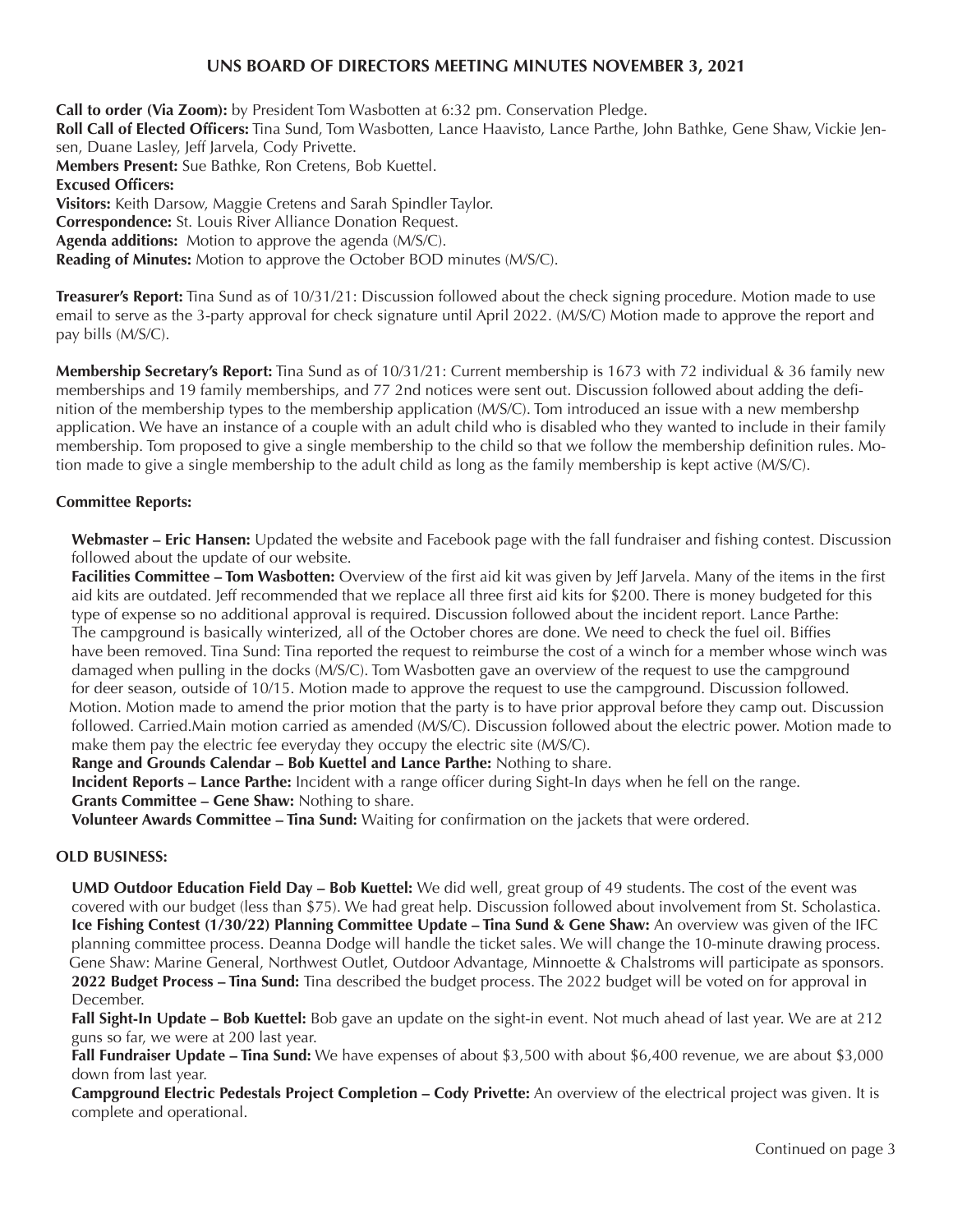## **UNS BOARD OF DIRECTORS MEETING MINUTES NOVEMBER 3, 2021** *continued*

#### **NEW BUSINESS:**

**Nominations Committee's Slate of Candidates & Call For Nominations – John Bathk:** John presented the open positions and slate of nominees so far, from the nominating committee (consisting of Lance Haavisto, Lance Parthe, Jeff Jarvela and John Bathke, chair). The candidates:

| Position                                                          | Nominee(s)                                                                        |
|-------------------------------------------------------------------|-----------------------------------------------------------------------------------|
| President                                                         | Tom Wasbotten                                                                     |
| Secretary                                                         | Eric Hansen                                                                       |
| Sergeant-at-Arms                                                  | <b>Bob Kuettel</b>                                                                |
|                                                                   | 3 Directors, 3-Year terms Vickie Jensen, Duane Lasley, Cody Privette, Ron Cretens |
| 2 Directors, 1-Year terms Maggie Cretens, Sarah Spindler (Taylor) |                                                                                   |
|                                                                   |                                                                                   |

Nominations from the floor were called for 3 times. Keith Darsow nominated himself for 3-year director.

Discussion followed about voting procedure. Motion made to elect the officers in order of President, Secretary, Sergeant-at-Arms, followed by (3) 3-year directors in one vote - The top three vote getters would win, then (2) 1-year directors in one vote - the top two vote getters would win, (M/S/C).

Nominees will be called for 3 times at the next board meeting and again 3 times at the annual meeting.

**UNS 2021 Annual Meeting - Wednesday, December 8th – Tom Wasbotten:**

**Camp Host Ron Cretens – Tom Wasbotten:** Tom thanked Ron on behalf of the BOD. In appreciation of the great job, we are giving a \$500 end of the season gift.

**Adjournment:** Motion made to adjourn at 8:35 pm (M/S/C).

Respectfully submitted by Cody Privette, Secretary

Next meeting will be the December BOD meeting on 12/1/21 at 6:00 pm via Zoom.

# **FALL 2021 SIGHT-IN**

This year's Fall Sight-In was the second highest gross income in the last five years. We sighted in 279 guns, sold 25 ear plugs, 6 pounds of brass, 171 raffle tickets, and had \$28.50 in donations. We also issued 8 day passes. That comes to a total of \$2,343.00 for 11 days of work. The club thanks all the people that worked to make this a successful event. They are: Gene Bondeson, Chris Chouinard, Ron Cretens, Howard Farmer, Mike Hart, Tom Harvey, Jeff Jarvela, Vickie Jensen, Bob Kuettel, Tom Kulas, Duane Lasley, Lucas Nordby, Frank Radloff, Sarah Taylor, Tim Walberg.

## **FALL FUNDRAISER**

Our 2021 Fall Fundraiser was a great success because of our members who bought and sold these tickets. After expenses we were able to raise close to \$5900 dollars for our conservation endeavors. Thank you, Deanna Dodge for being our Ticket Chair for this event.

Congratulations to the following winners! Your winning letter's/certificates have been sent via USPS certified mail.

|      | <b>Number and Name</b> |       | <b>Prize Gift Certificate</b> |      | <b>Number and Name</b>   | <b>Prize Gift Certificate</b> |
|------|------------------------|-------|-------------------------------|------|--------------------------|-------------------------------|
| 3645 | JAMES MANFRED          | \$25  | Blue Max                      | 5026 | ROD SAARELA              | \$100 Blackwoods              |
| 0125 | <b>RICKY ANDERSON</b>  | \$25  | Duluth Grill                  | 0797 | KATHY BRYCE              | \$100 Bullyans                |
| 0831 | <b>BOB CANNON</b>      | \$25  | Harley Davidson               | 1004 | CHRIS CHOUINARD          | \$100 Chalstrom               |
| 5346 | <b>TERRY SLATTERY</b>  | \$25  | Island Lake Inn               | 4106 | WILLIAM MYERS            | \$100 Duluth Lawn & Sport     |
| 3293 | TOM & WANDA LARSON     | \$25  | Walmart                       | 3005 | JAMES KING               | \$100 Fishermans Corner       |
| 4110 | MICHELLE ROBERTSON     | \$50  | Chalstrom                     | 3555 | <b>JOE MACOR</b>         | \$100 Marine General          |
| 3049 | MIKE & AMY KLONGERBO   | \$50  | Duluth Lawn & Sport           | 0381 | DENNIS R. BELICH         | \$100 Outdoor Advantage       |
| 0494 | JOHN W. BEYER          | \$50  | <b>Fishermans Corner</b>      | 2732 | DOUGLAS E. JOHNSON       | \$100 RJ's Sport & Cycle      |
| 6517 | BRETT BAKER            | \$50  | Marine General                | 1532 | MITCH & ROSEANN ERICKSON | \$ 25 Island Lake Inn         |
| 3901 | PAUL MIKRUT            | \$50  | RJ's Sport & Cycle            |      |                          |                               |
| 3616 | SCOTT MAKI             | \$25  | Island Lake Inn               |      |                          |                               |
| 0206 | JEFF ASPERHEIM         | \$25  | Blue Max                      |      |                          |                               |
| 1895 | <b>TERRY GITCHELL</b>  | \$25  | Duluth Grill                  |      |                          |                               |
| 2658 | <b>VICKIE JENSEN</b>   | \$25  | Harley Davidson               |      |                          |                               |
| 6247 | <b>JAMES YLITALO</b>   | \$25  | Island Lake Inn               |      |                          |                               |
| 2540 | BREANNA DIEDRICH       | \$25  | Walmart                       |      |                          |                               |
| 4739 | JERRY PYBAS            | \$50  | Chalstrom                     |      |                          |                               |
| 0986 | <b>DIANE CHICOS</b>    | \$50  | <b>Fishermans Corner</b>      |      |                          |                               |
| 3034 | BILL KLEIN             | \$ 50 | Marine General                |      |                          |                               |